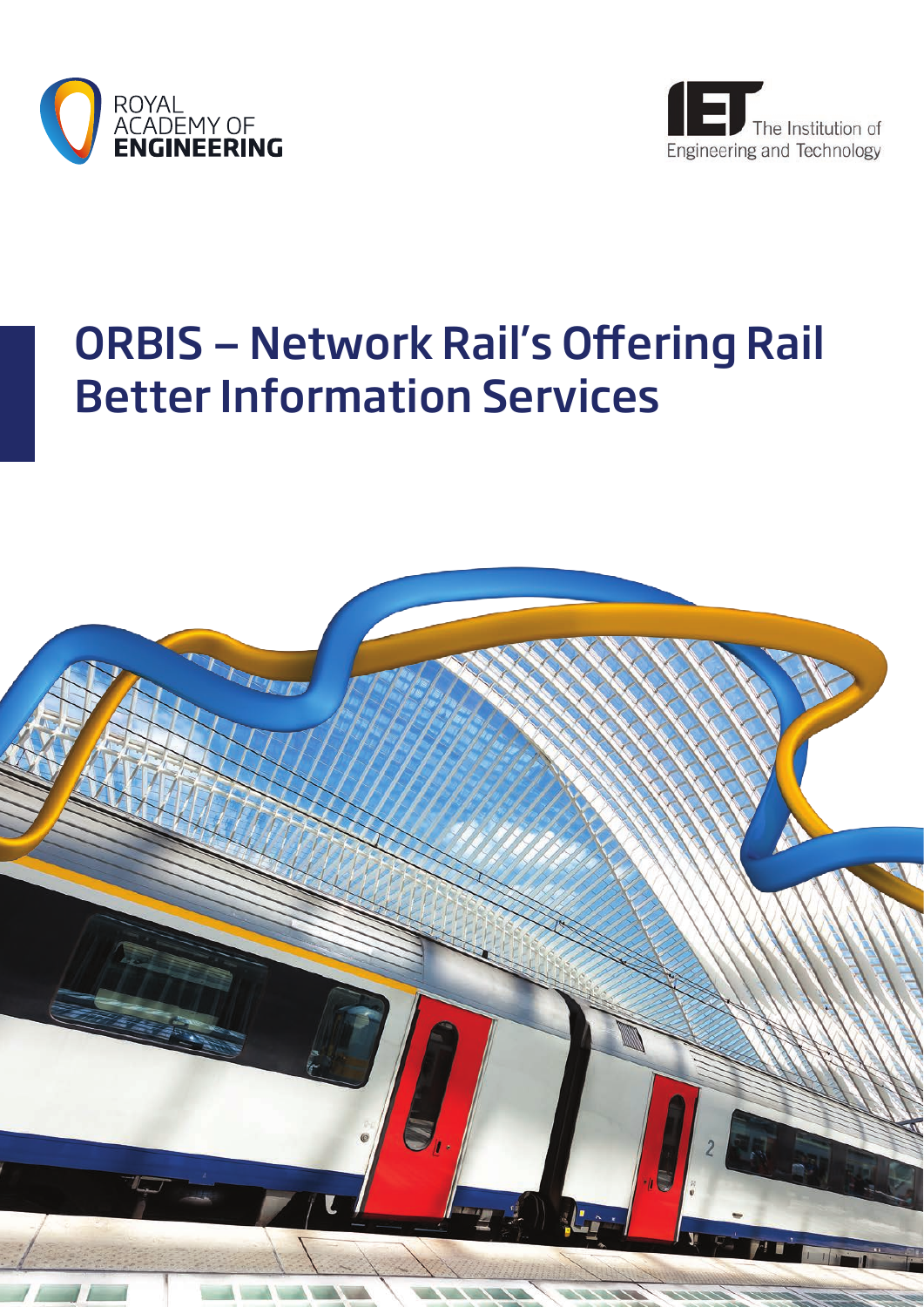# ORBIS — Network Rail's Offering Rail Better Information Services

# Introduction

ORBIS, a £330 million seven-year programme to create a detailed digital model of the UK's rail network, is one of Europe's largest rail infrastructure digital transformation programmes. Launched in 2012, the programme aims to digitise maintenance of the UK's railway infrastructure to help Network Rail manage assets more efficiently, cost-effectively and safely and is predicted to save up to £1 billion over the next decade. Through the introduction of mobile apps and tools specifically designed to capture high quality asset data and new ways of viewing the railway, ORBIS aims to deliver the resources needed to meet these aspirations.

# **Motivation**

More than 1.6 billion passengers now travel by train every year, a number expected to grow by another 30% over the next 20 years. Network Rail must modernise the rail infrastructure, increase capacity and improve performance. This challenge needs to be balanced against reduced running costs.

In February 2011, the ORBIS team produced an Asset Information Strategy for Network Rail based on a detailed understanding of the business needs. ORBIS is an 'asset data to intelligence' programme that is designed to collect, join and exploit accurate asset data on the rail infrastructure. This change was critical for a company that was too reliant on outdated, often paper based processes to capture data. Getting insight into data was challenging as data was often siloed in disparate systems located in different parts of the business.

### Development

The programme falls into three broad areas:

- tools to capture, access and maintain high quality data
- the ability to join and view asset data in collaborative work environments
- • decision support tools for managing the infrastructure assets.

The first step was to give all of the frontline teams iPads and iPhones, about 13,000 in total. They were encouraged to familiarise themselves with these tools and come back in six months to explain what they would like to do with them. The teams returned with ideas that were taken on by the delivery units, resulting in the creation of apps tailored to their users.

An 'information stack' has been created containing data that describes what the assets are, the transactions against them, their condition, topography and topology. Data also describes how assets are used, their capability and performance.

Over time, the capability to improve the management of fixed assets will be developed, based on an interoperable spatial model of the railway that embraces the complexity of the system and allows its behaviour to be explained. This will enable a complete shift in the type of asset management policy that is possible, to one where the interfaces between different parts of the system can be managed and the capabilities that the assets offer enhanced. For example, at a level crossing, the rail system interfaces with the highway system, and comprises signalling, telecoms, track, off track, drainage and electrification. An asset management policy that can address the complexity of the resulting interactions will be beneficial.

The technology already exists to create a digital railway. However, technology is only a small part of what is required to deliver the vision. An outcome-driven business change programme is crucial to the success of the project, requiring a change in the culture of the organisation that allows the new capability to be embedded.

# Results

Using a 'Model Office' approach, ORBIS has rolled out a number of transformational projects across Network Rail's eight routes. A 'Model Office' approach means that it was developed through direct involvement and interaction with end-users from the initial design to the finished product. This ensures the people who would be using the app were part of the design and building of the solution and meant the development was driven by a 'pull' from the business rather than a 'push' from the programme.

### **Outcomes include:**

- • Linear Asset Decision Support tool (LADS): Using iDevices or desktops, engineers visualise, manipulate and analyse information about track data from one source. This enables proactive maintenance management through a better understanding of the assets. LADS consolidate more than 32,000km of track asset data into a single format.
- Apps for iDevices: A raft of intelligent apps have been delivered to end-users, including the My Work, Fault Code Lookup and Close Call apps. These are explained in the pop-up box.
- Rail Infrastructure Network Model (RINM): Using data from a range of sources, including images from existing